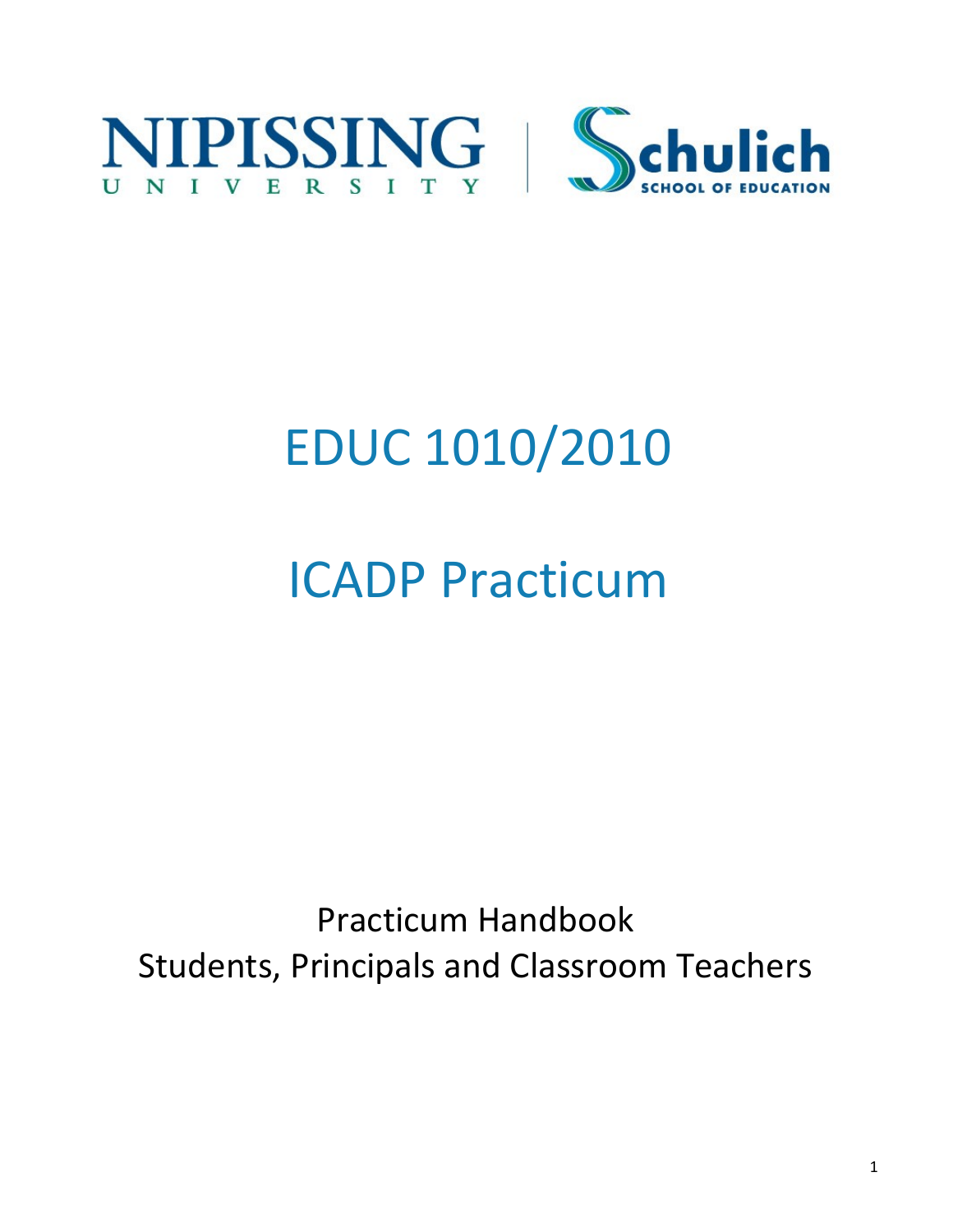

## **Table of Contents**

| NIPISSING UNIVERSITY FACULTY OF EDUCATION PRACTICUM ASSESSMENT FINAL REPORT |  |
|-----------------------------------------------------------------------------|--|
|                                                                             |  |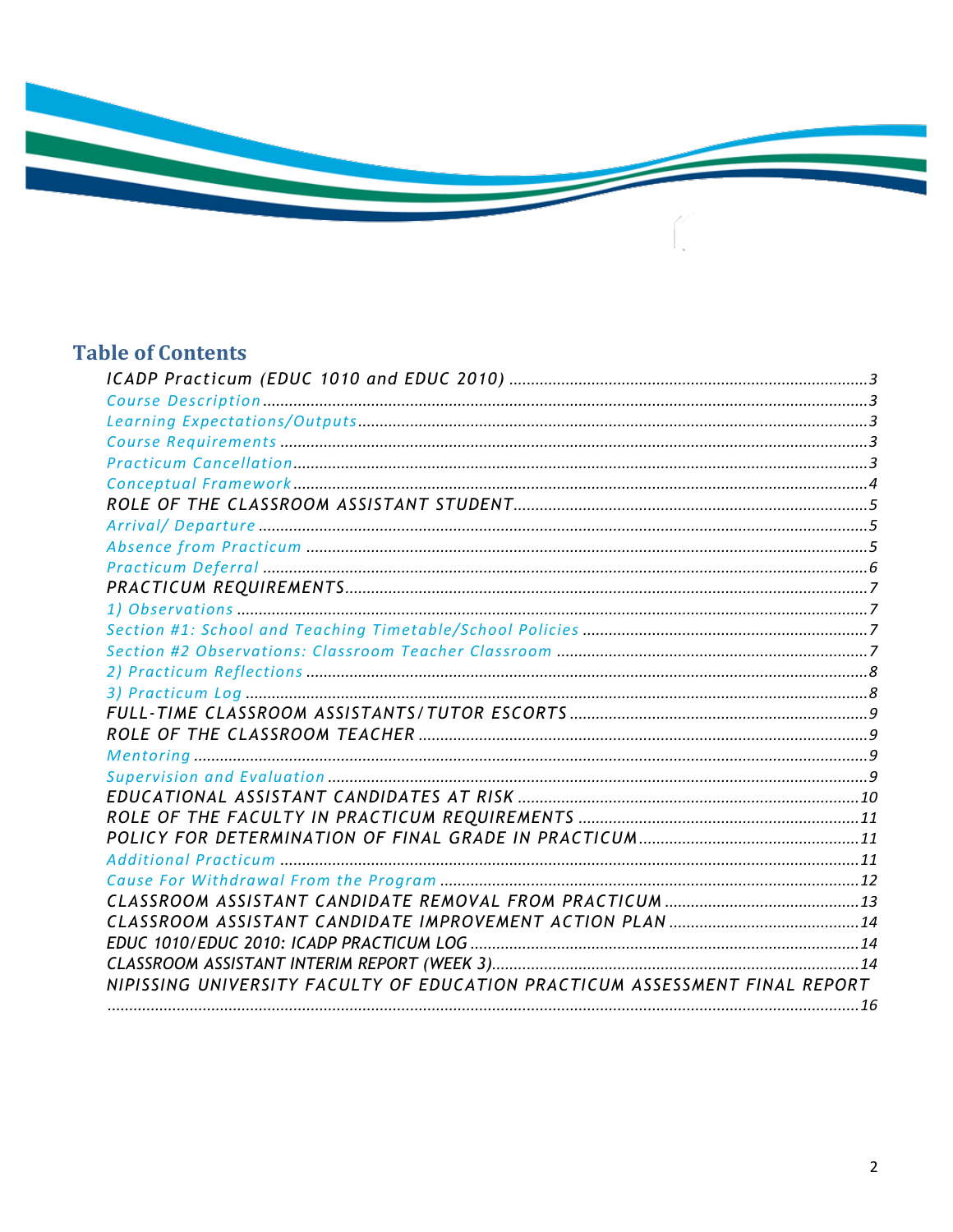## **ICADP Practicum (EDUC 1010 and EDUC 2010)**

This Practicum Handbook is the course outline for EDUC 1010 ICADP Practicum I and EDUC 2010 ICADP Practicum II. It also serves as a reference for supervising teachers, principals and faculty advisors.

#### **Course Description**

Classroom assistant candidates engage in school-based field experiences as an introduction to the profession. Candidates examine and engage in the responsibilities and scope of practice of educational assistants and reflect upon their experiences to inform their personal and professional development. This practicum must be completed prior to entering ACADP II.

#### **Learning Expectations/Outputs**

Classroom Assistant candidates:

- Become involved in classroom settings in which classroom assistants can relate the professional theory acquired at the Faculty to the practical aspects of assisting in the classroom
- Become familiar with the school environment and programs
- Observe the activities of learners and competent teachers who will provide models of excellence in teaching and professionalism
- Interact with students in a variety of contexts
- Critically examine their own professional practice
- Practice the skills of planning and implementation, communication, and management

#### **Course Requirements**

- Classroom Assistant candidates are required to attend all scheduled classes and successfully complete six weeks of practicum during the academic year.
- EDUC 1010 ACADP Practicum I is a pass (SAT) or fail (F) course and may be attempted only once.

#### **Practicum Cancellation**

Failure by a classroom assistant candidate to submit his/her required documentation by the applicable deadlines (e.g., Police Vulnerable Sector Check, Health & Safety) will result in the cancellation of the practicum. Cancelled practicum must be made up in its entirety and will be rescheduled at the discretion of the Practicum Office. A \$400 administrative fee will apply. Practicum will not be scheduled during exam week for any reason. If practicum cannot be arranged and completed by the beginning of June, it will be deferred to the following academic year, causing a delay in completion of the program.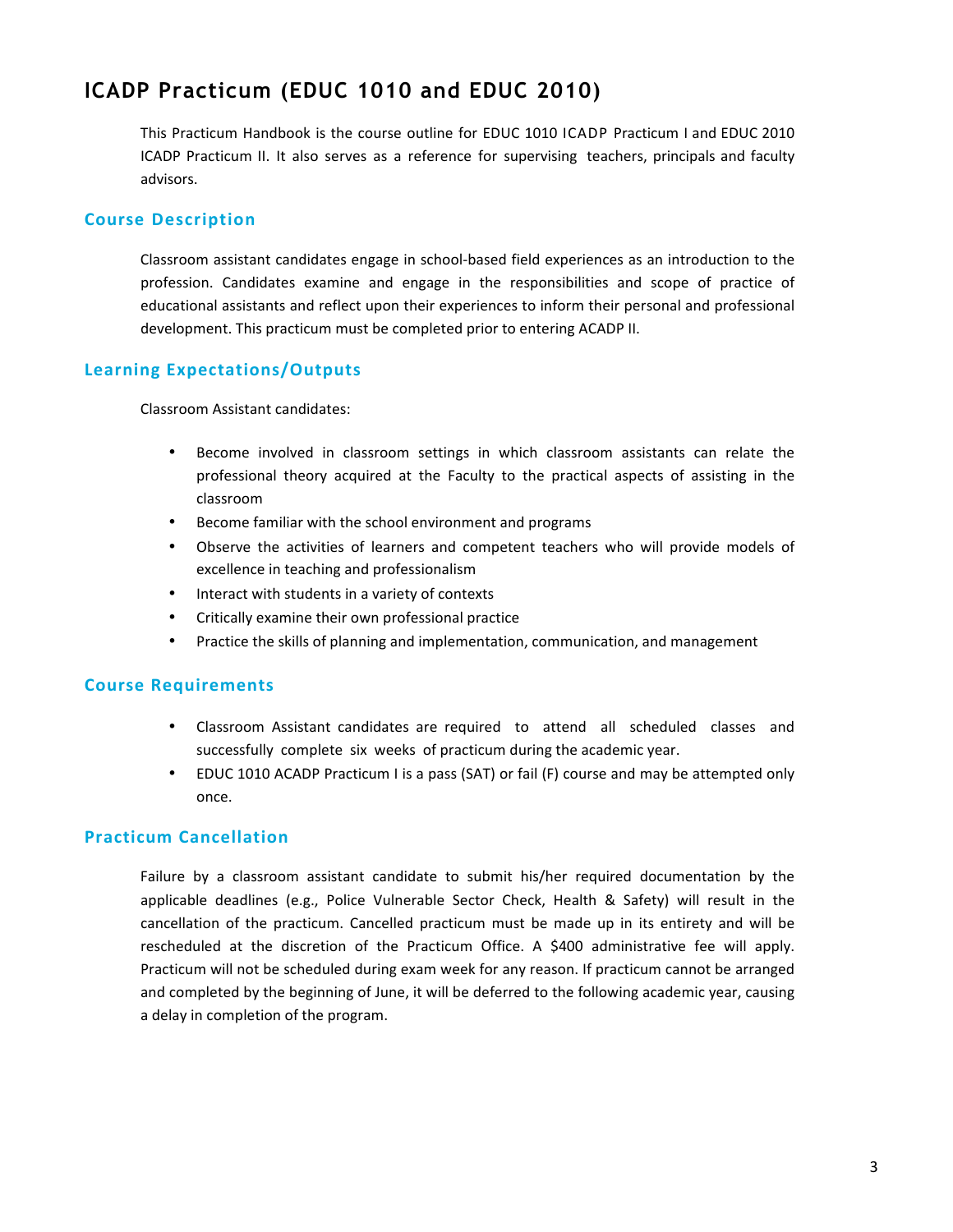## In the Schulich School of Education...

We believe that teaching is more than acquiring professional and practical knowledge, skill, and values. It is art, science, intuition, interaction, moral and ethical craft, community property, performance, design, innovation, and ultimately transformation. It involves intense exploration of personal experience and self-knowledge within many different contexts: professional, practical, curricular, theoretical, cultural, and political.

We guide you on a journey as you become the very best you can be. Becoming a teacher occurs in different ways and at different rates; it requires opportunities to ask questions, collaborate, engage in research and inquiry, and diverse learning experiences. Our conceptual framework is characterized by multiple pathways that facilitate critical understandings of what it means to be a teacher in today's global community.



We model and invite you to engage as we explore the Ontario College of Teachers' Foundations of Professional Practice. We are committed to you and your learning. We are current in our professional knowledge and apply it throughout the program. We demonstrate leadership and engage in ongoing professional learning.

> And most importantly, just as you will with your students, we care and respect you as individuals, and we seek to foster relationships that are grounded in trust and integrity.

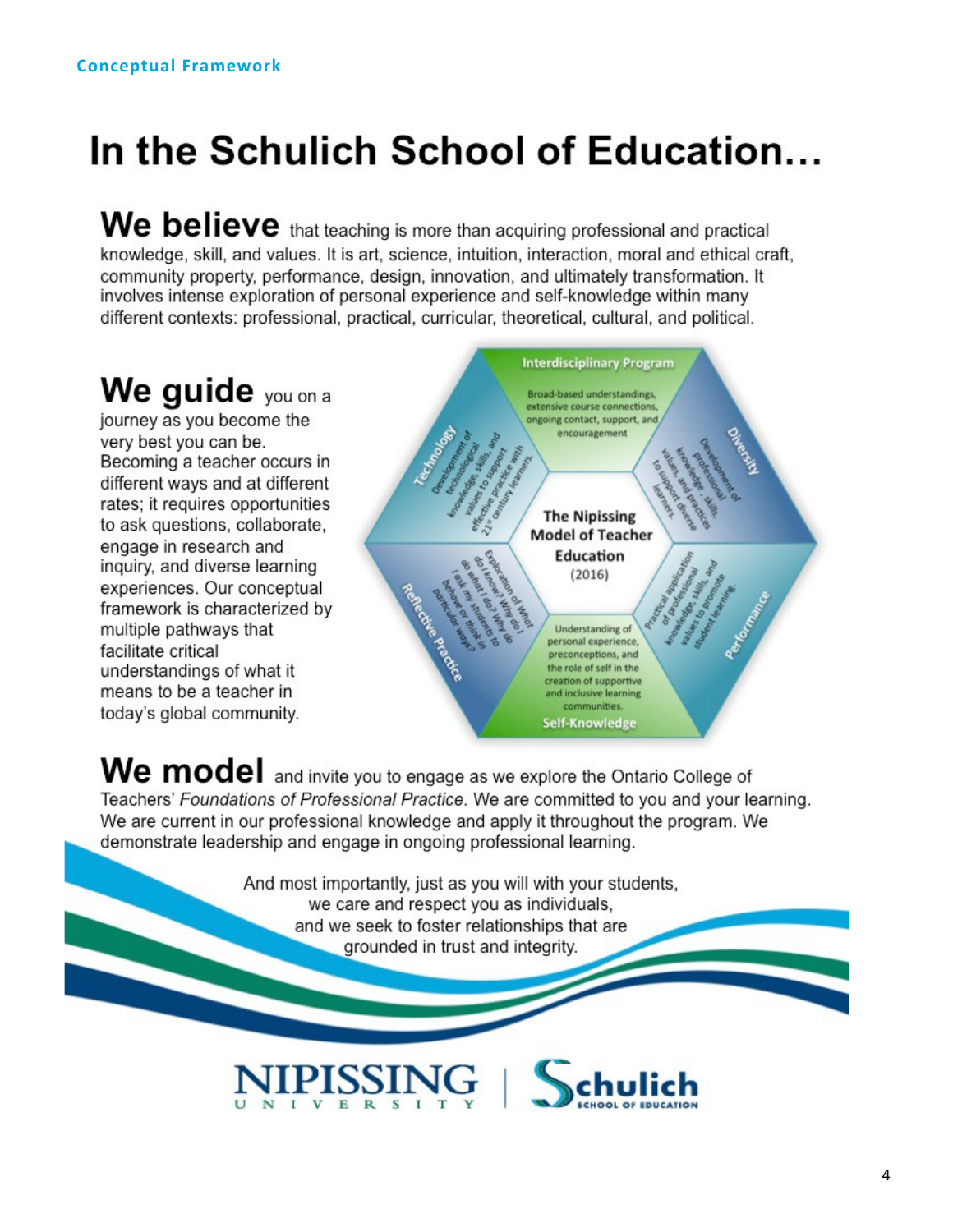## **ROLE OF THE CLASSROOM ASSISTANT STUDENT**

Classroom assistant candidates enter the school as associate members of the teaching profession and should accept the responsibilities assigned by the school principal and the classroom teacher. During the practicum, classroom assistant candidates are observing students, studying the role of the teacher, practicing teaching skills and reflecting on this experience. They should work closely with their classroom teachers in planning, implementing, differentiating and evaluating the learning expectations and opportunities.

#### **Arrival/ Departure**

Classroom Assistant candidates are expected to report to the school office at least 30 minutes before official school opening on the first day of each practicum block. On subsequent days, they are expected to report to their assigned classroom at least 30 minutes before the bell rings and to remain at the school for at least 30 minutes at the end of the school day. Classroom Assistant candidates should also check with their classroom teacher(s) about expectations for appropriate arrival and departure times should additional time be required for consultations and/or participation in extracurricular activities.

#### **Absence from Practicum**

Regular attendance throughout the practicum is an expectation for successful completion of Practicum I. Classroom Assistant candidates must make every effort to schedule appointments outside of regular school hours. Classroom Assistant candidates who must be absent from practicum are required to follow the procedures outlined below. Failure to report absences as outlined below may result in the teacher candidate being removed from the placement:

#### On or before the day of absence and before school begins for the day, the teacher candidate must **contact:**

- 1. The classroom teacher(s) and/or school office
- 2. The Principal, Aboriginal Programs– a message can be left on the voicemail system at 705-474-3450 ext. 4369

Classroom Assistant candidates who are aware that they will be absent from practicum (e.g., medical appointment, religious observance) must notify the Principal, Aboriginal Programs and their classroom teacher(s) in advance.

Teacher candidates who are absent from practicum are required to make up all missed time as soon as possible and are responsible for negotiating the dates directly with their classroom teacher(s). If a classroom assistant candidate is unable to make up missed time prior to the end of the academic year, he/she must notify the Principal, Aboriginal Programs immediately.

#### **Extended Absence from Practicum (3 days or more)**

An extended absence of three or more days in a practicum block due to illness requires a medical certificate, submitted to the Principal, Aboriginal Programs upon return to campus. Other absences of three or more days (e.g., funeral) will also require acceptable documentation to be submitted to the Principal, Aboriginal Programs upon return to campus. Classroom assistant candidates who miss three or more days must contact the Principal, Aboriginal Programs prior to making arrangements with their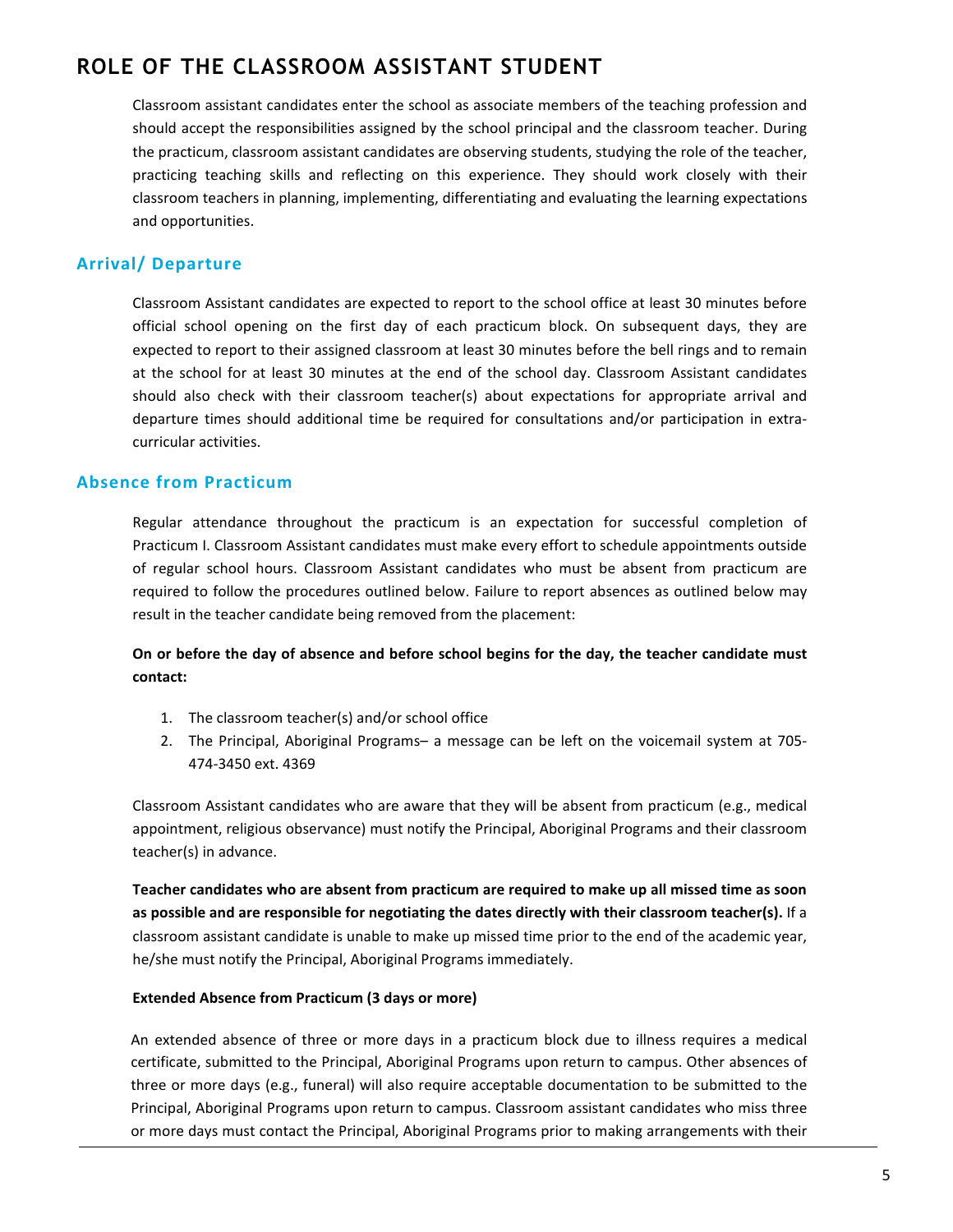classroom teacher(s) to make up the time. Depending on the length and nature of the absence, the Principal, Aboriginal Programs may determine that the classroom assistant candidate must successfully complete an additional practicum in order to meet the course requirements of Practicum I. Additional practicum is subject to a \$400 administrative fee and will be scheduled at the discretion of the Practicum Office. If the practicum cannot be arranged and completed by the beginning of June, it will automatically be deferred to the following academic year, causing a delay in program completion.

#### **Snow Days during Practicum**

Teacher candidates are expected to make every reasonable effort to attend practicum when buses are cancelled. If it is unsafe for a teacher candidate to get to the school first thing in the morning, he/she should monitor the conditions and attempt as soon as the roads have been cleared. Teacher candidates who do not attend practicum when the buses are cancelled are considered absent and are required to make up the time missed. Teacher candidates are not expected to attend practicum when schools are closed due to inclement weather.

#### **Practicum Deferral**

As the practicum is a key component of the ICADP program and is time-sensitive, requests for deferral must be made before the practicum block begins, and will only be considered in the most extreme cases. Deferrals will not be granted once the practicum block has begun. Teacher candidates requesting a deferral must complete a Classroom Assistant Candidate Request for Deferral form and submit it to the Principal, Aboriginal Programs. Appropriate documentation will be required.

In the rare instance that practicum is deferred, it will be rescheduled at the discretion of the Practicum Office and can be subject to a \$400 administrative fee. Practicum will not be scheduled during exam week for any reason. If practicum cannot be arranged and completed by the beginning of June, it will be deferred to the following academic year, causing a delay in program completion. Refusal by a teacher candidate to complete the deferred practicum as assigned will result in a failed practicum block (Does Not Meet Expectations). A teacher candidate who receives an overall achievement of Does Not Meet Expectations is at risk of receiving a final grade of F (fail) in Practicum I.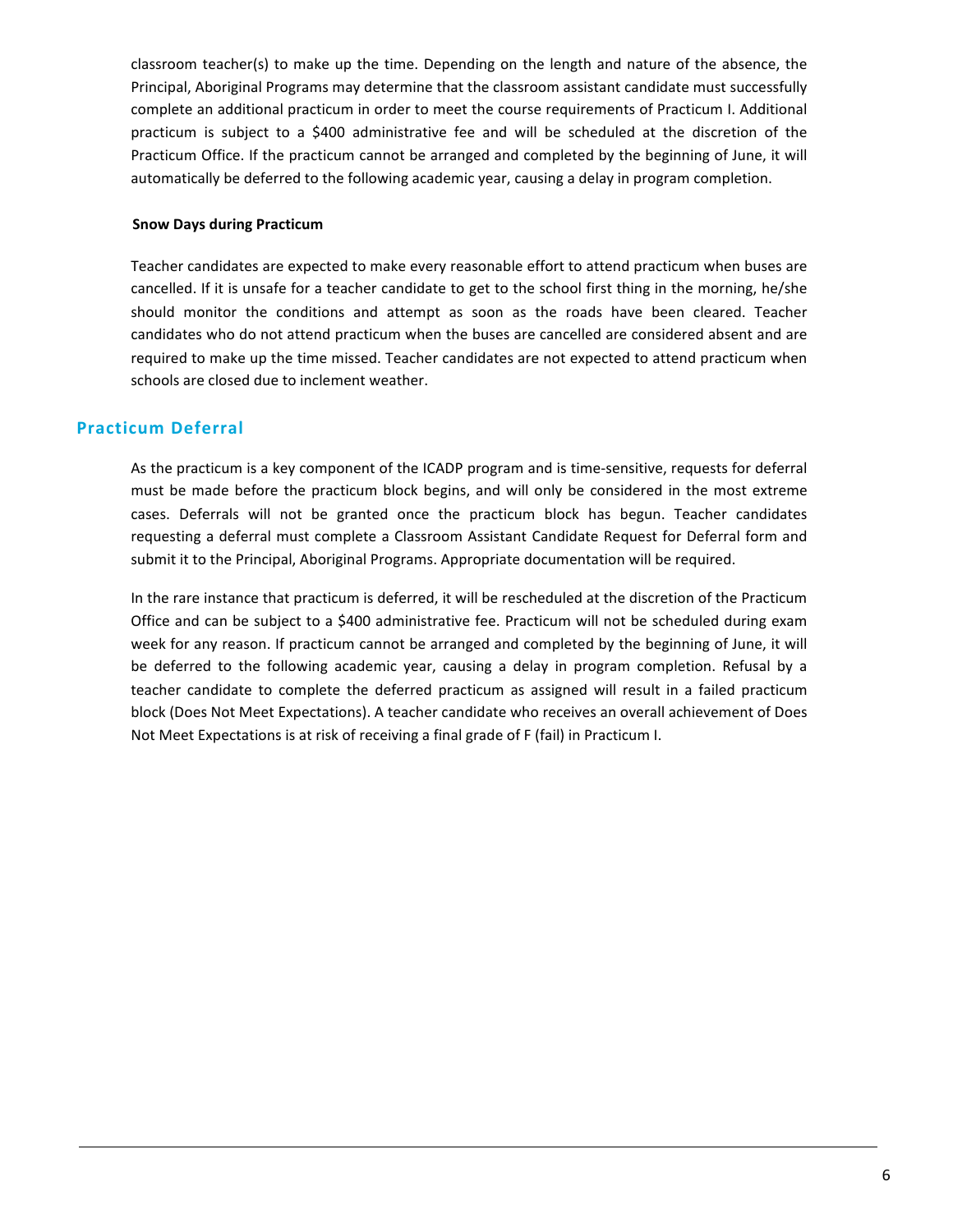### **PRACTICUM REQUIREMENTS**

All ICADP students must keep a record of their practicum through the collection of written observations, school schedules and policies and personal reflections for the current practicum session.

#### 1) Observations – For ICADP Practicum 1 only (EDUC 1010)

Classroom assistant candidates are asked to keep their practicum binder and its contents up---to--date and organized at all times. Their practicum binder will be available to classroom teachers and faculty advisors. Below is an example of the Tab suggestions that students should use to assist them.

#### **Section #1: School and Teaching Timetable/School Policies**

This is a weekly schedule of when classes occur with subject, titles and times. Classroom assistant candidates will highlight or outline their responsibilities. If such a timetable does not exist, classroom assistant candidates should create one.

#### **Section #2 Observations: Classroom Teacher Classroom**

Classroom assistant candidates should observe their classroom teacher(s) and make observation notes on their teaching and management strategies, resources, and classroom organization. Keep these notes organized according to headings (see below for the headings).

#### **1. Management Strategies**

- establishment and maintenance of a positive classroom climate
- expectations for student behaviour in the classroom, halls, lunchroom, on school property
- routines --- particularly transitions
- procedures for attendance, opening exercises, washroom, dismissal
- use of positive reinforcement
- methods of dealing with unacceptable behaviour
- quiet signal and other signals
- effective discipline techniques
- student directed management strategies

#### **2. Instructional Strategies**

learning centres, discussion, lecturing, games, research, programmed learning, etc.

#### **3. Program Organization**

- school schedules and classroom daily timetable, programme routines, subject integration, timetabling, routines and teaching responsibilities for special classes
- team teaching; role of teacher assistants and classroom volunteers

#### **4. Student Organization**

- class list, seating chart
- grouping procedures: whole class, small groups, independent study, peer learning, etc.

#### **5. Instructional Materials**

- use of chalkboard, Smartboards, bulletin boards, audio visual equipment, computers, books, kits, concrete materials
- location of and access to supplies and resources

#### **6. Methods of Evaluation**

• tracking, anecdotal records, student work folders, assignments, tests, etc.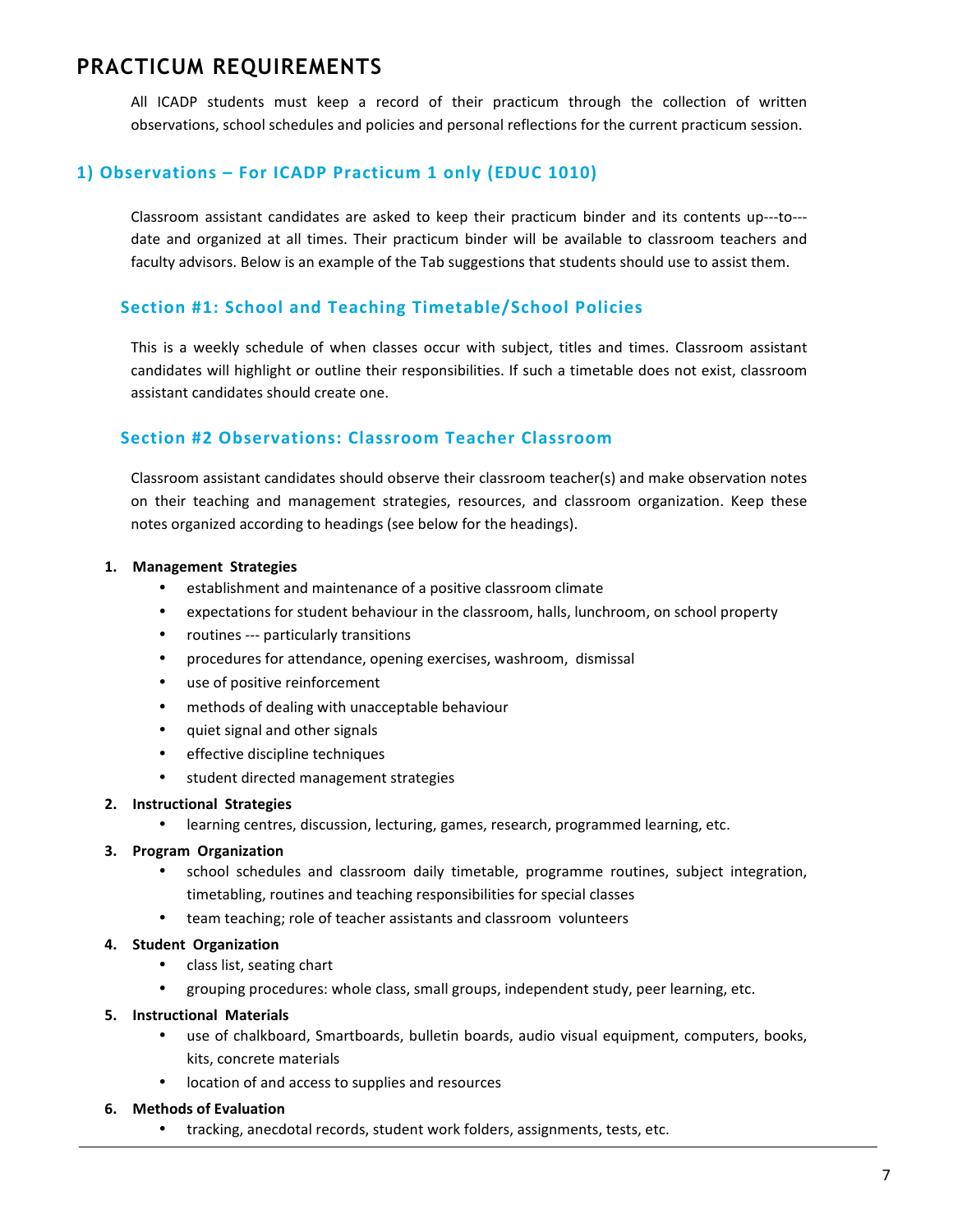#### **7.** Responsibilities of the Classroom Assistant outside the Classroom

- duty (yard, lunch, bus, etc.)
- extra curricular activities,
- curriculum and staff meetings,
- communication with parents, etc.
- health and safety issues (e.g., students with allergies, anaphylaxis policies governing administration of medication, procedures during inclement weather, bomb threats, lockdowns, etc.)

#### **8. Provisions made for Exceptional Learners/Differentiation**

- accommodation of students with learning exceptions
- differentiation of content, process, or product to meet student needs

#### **2) Practicum Reflections**

Reflections on the practicum experiences should provide classroom assistant candidates with opportunities on a daily basis to evaluate, in writing, the students' learning, the student's own effectiveness, and the next steps in the learning process.

Reflecting on the student's own effectiveness should assist them in their professional growth because it allows them to identify their strengths and areas for improvement. As well, it provides students with a forum to assess suggestions for continued growth made by their classroom teachers or visiting faculty members.

Classroom assistant candidates will be required to complete the following:

- a) At the end of each week, please share one experience that you feel is important to your development as a classroom assistant. Please share what happened and why you feel that this experience is important.
- b) This weekly reflection should be at least 1 page in length.
- c) You will be required to complete 6 weekly reflections.

#### **3) Practicum Log**

The Practicum Log is a chart that allows you to summarize your daily/weekly responsibilities in and out side the classroom. Please fill in this chart at the end of the week. Have your supervising teacher sign the chart to confirm that you have completed these responsibilities and duties.

You will be required to submit these materials to the Principal, Aboriginal Programs as part of the ICADP Practicum **requirements.**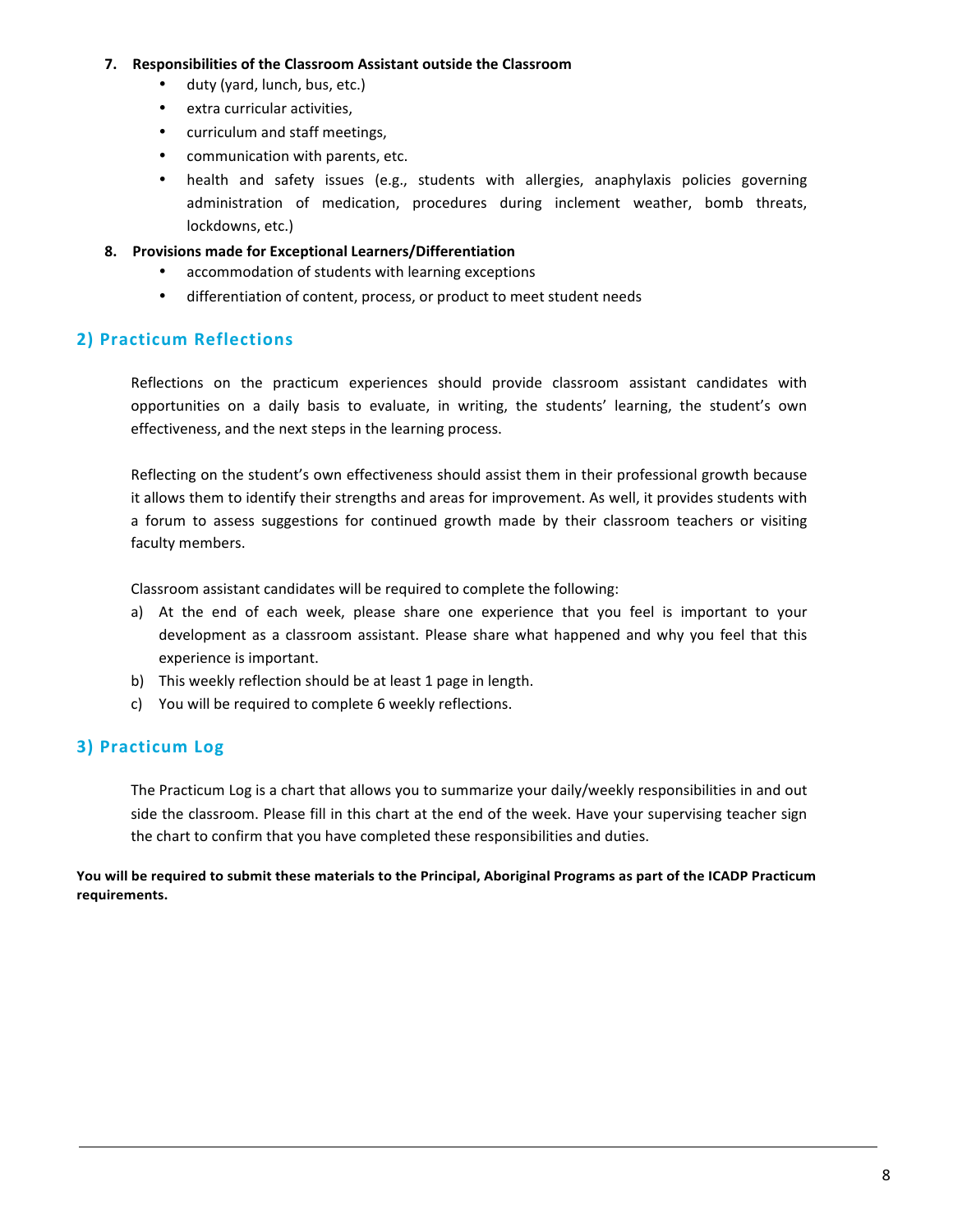## **FULL-TIME CLASSROOM ASSISTANTS/TUTOR ESCORTS**

As a full-time classroom/educational assistant or a tutor escort, your daily responsibilities will typically fulfill all the practicum requirements. As such,

- a) Discuss your practicum responsibilities with your supervising/classroom teacher.
- b) With your classroom teacher, decide when your practicum will begin.
	- a. Your practicum (6 weeks) can begin at anytime in the school year.
	- b. Your practicum must end by May 31st (Year 1) or May 1st (Year 2) of the school year.
- c) Your classroom teacher must do the following:
	- a. Complete the interim (end of 3 weeks) and final (end of 6 weeks) assessment form.
	- b. Sign your weekly Practicum Log sheet.
- d) If you work in multiple classrooms, discuss with your Principal/Vice-Principal as to which teacher you will work with during the practicum.

## **ROLE OF THE CLASSROOM TEACHER**

Classroom teachers should provide classroom assistant candidates with a model of excellence in teaching and professionalism. The classroom teachers will guide classroom assistant candidates in the planning and implementation process and provide feedback on their professional qualities, ability to communicate, planning, differentiation, implementation and classroom management. The classroom teachers will evaluate classroom assistant candidates' success during the practicum using the evaluation forms provided by the Faculty. Daily feedback about the classroom assistant candidate's professional growth should become a daily routine to provide maximum opportunities for student growth.

#### **Mentoring**

Classroom teachers will guide classroom assistant candidates in the planning process, particularly during the first practicum session. Classroom teachers may make suggestions to assist in the planning of teaching strategies and the availability of resources and provide opportunities for classroom assistant candidates to conduct classroom routines.

Written comments may be made by classroom teachers on any plans and specific recommendations for growth should be given to the classroom assistant candidates by the classroom teachers.

Time will be arranged each day by the classroom teacher so that formative feedback can be provided. The practicum growth descriptors on pages 17---20 may be used to provide a basis for communicating strengths and the areas that require growth.

Classroom teachers will expect classroom assistant candidates to participate in classroom activities and will provide opportunities for them to work with individuals and small groups.

#### **Supervision and Evaluation**

Classroom teachers must supervise as well as guide and mentor. Classroom teachers will evaluate classroom assistant candidates' professional growth by observing their engagement with and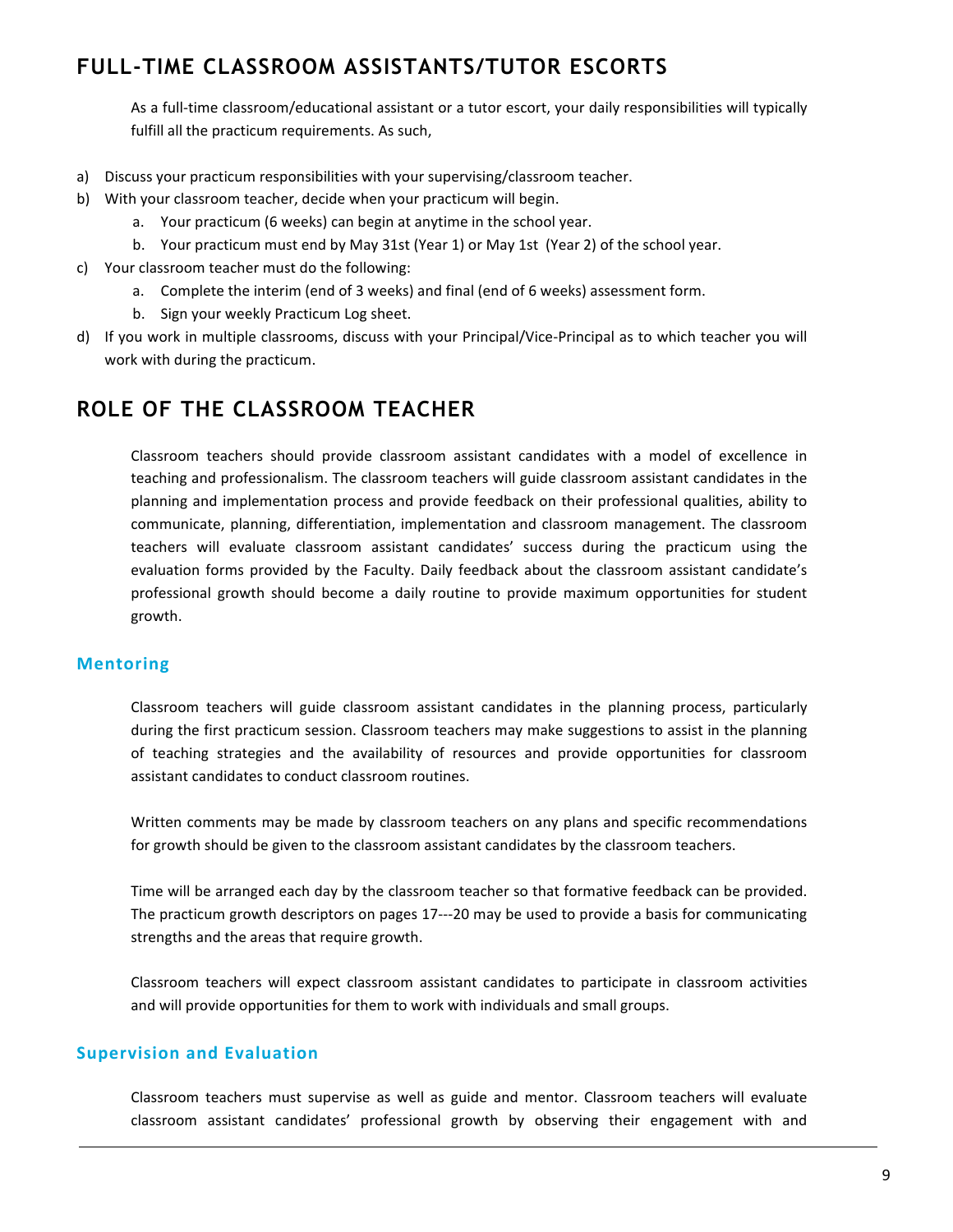assistance of students and comment on their effectiveness in communication, planning, implementation and classroom management. (The growth descriptors may be used in this process).

Classroom teachers will discuss classroom assistant candidates' work in the classroom on a daily basis in order to provide feedback and suggestions for improvement. It is the classroom assistant candidates responsibility to arrange this time with the Classroom Teacher on a daily basis. They will also assist classroom assistant candidates in developing criteria for self---evaluation. Daily feedback on classroom management, professional growth and other aspects should form part of the formative evaluation.

At the end of week 3 of the practicum session, the classroom teacher is required to complete the Interim Practicum Assessment that includes an overall rating as well as a rating of specific criteria and a space for comments. Categories within each of the areas of assessment should be rated according to what the classroom assistant candidate actually accomplished during the practicum and specific strengths and weaknesses should be indicated in the general comments. Promptly completed practicum reports provide timely support for the professional growth of classroom assistant candidates.

At the end of week 6 of the practicum session, the classroom teacher is required to complete the Final Practicum Assessment that includes an overall rating as well as the evaluation of specific criteria. Categories within each of the areas of assessment should be rated according to what the classroom assistant candidate actually accomplished during the practicum and specific strengths and weaknesses should be indicated in the general comments. Promptly completed practicum reports provide timely support for the professional growth of classroom assistant candidates.

In addition to the Interim and Final Assessment Forms, the classroom teacher is also asked to sign the Classroom Assistant's Practicum Log, which summarizes the daily/weekly responsibilities accomplished during one-week intervals of the practicum.

## **EDUCATIONAL ASSISTANT CANDIDATES AT RISK**

Classroom teachers may use the following as a guideline if their classroom assistant candidate is experiencing difficulty in the practicum:

- 1. The classroom teacheris encouraged to keep appropriate documentation, particularly if the classroom assistant candidate demonstrates a rating of "Does Not Meet Expectations" in any area of the practicum evaluation.
- 2. Using the practicum evaluation as a basis for discussion, the classroom teacher should discuss concerns and areas for improvement with the classroom assistant candidate by offering constructive suggestions, guidance and assistance where necessary.
- 3. If necessary, the classroom teacher should contact the Principal, Aboriginal Programs (705-474-3450 ext. 4368 or aboriginalprograms@nipissingu.ca)for further guidance and support.
- 4. The classroom teacher, in conjunction with the Principal, Aboriginal Programs,should set reasonable and realistic goals for improvement, to be demonstrated by a date determined by the classroom teacher and Principal, Aboriginal Programs.
- 5. Classroom teachers are asked to notify the Principal, Aboriginal Programs (705-474-3450 ext. 4368) at any time a classroom assistant candidate is experiencing difficulty during a placement.
- 6. The classroom teacher, and Principal, Aboriginal Programs will monitorsubsequent performance of the classroom assistant candidate, to determine whether or not the classroom assistant candidate may continue in the placement.
- 7. If the classroom assistant candidate isremoved from the placement for any reason, the principal in conjunction with the classroom teacher(s) must complete the form "Classroom Assistant Candidate Removal from Practicum" form (page 12) and fax it to the Principal, Aboriginal Programs at (705) 472-8701 upon removal.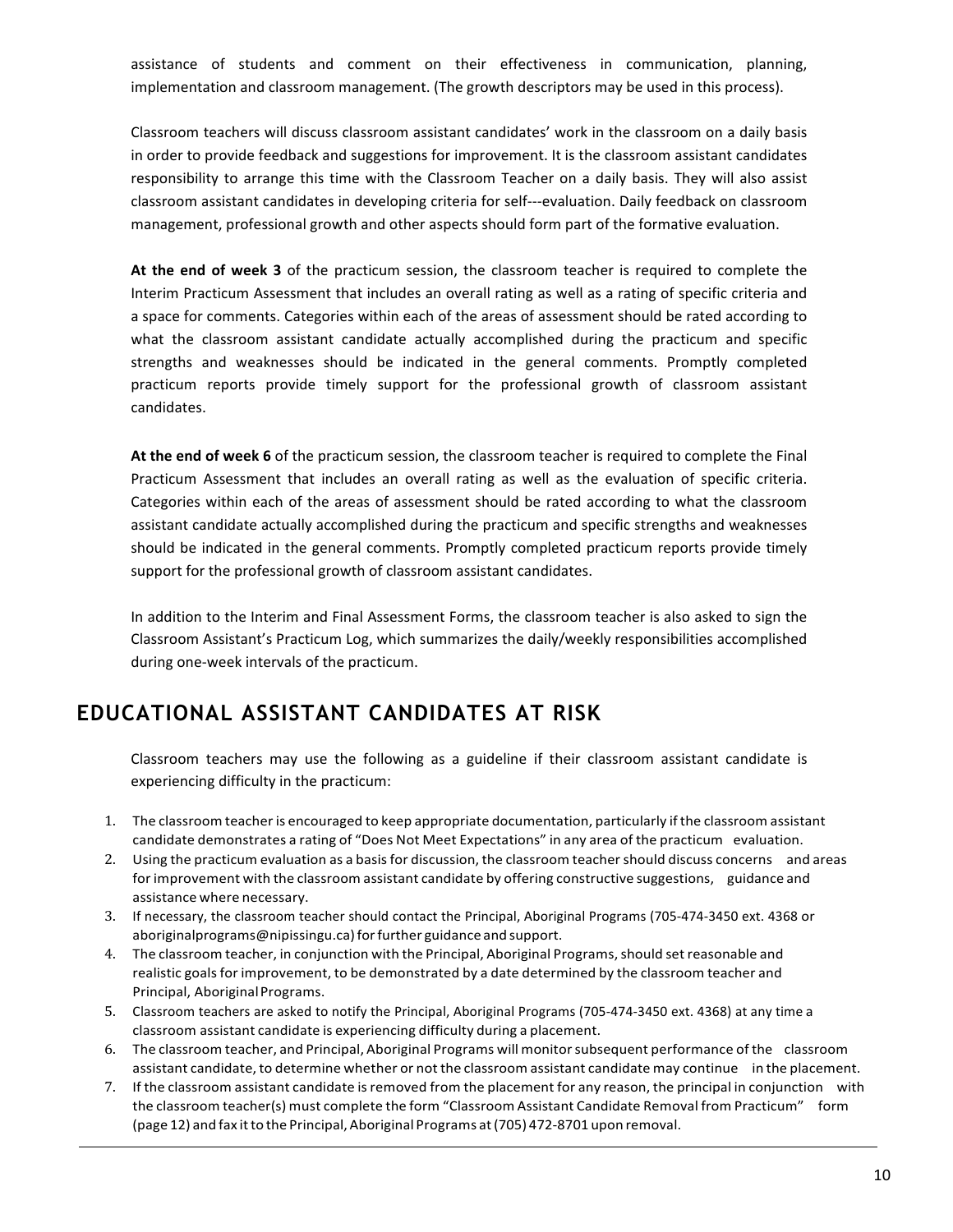8. Classroom assistant candidates who receive an overall rating of "Does Not Meet Expectations" on a practicum evaluation will meet with the Principal, Aboriginal Programsto complete a "Classroom Assistant Candidate Improvement Action Plan" (page 13), prior to their next placement.

## **ROLE OF THE FACULTY IN PRACTICUM REQUIREMENTS**

The role of the faculty members is to support classroom assistant candidates and to provide support for classroom teachers. This is accomplished by:

- 1. consulting with classroom teachers;
- 2. assisting classroom assistant candidates with the interpretation of advance information;
- 3. examining plans, observation notes and reflections
- 4. providing additional debriefing following the practicum sessions

## **POLICY FOR DETERMINATION OF FINAL GRADE IN PRACTICUM**

Classroom assistant candidates must be successful in the course entitled: EDUC 1010 ICADP Practicum I, in addition to meeting all other academic requirements in order to continue in the Indigenous Classroom Assistant Diploma Program. Full program requirements are outlined in the Nipissing University Academic Calendar.

Classroom assistant candidates must be successful in the course entitled: EDUC 1020 ICADP Practicum II, in addition to meeting all other academic requirements in order to successfully complete the Indigenous Classroom Assistant Diploma Program.

Final standing in EDUC 1010 ICADP Practicum I and EDUC 2020 ICADP Practicum II is based on a thorough review of all practicum reports and other required documentation (by the Principal, Aboriginal Programs).

A classroom assistant candidate who receives a minimum overall achievement level of Meets Expectations on all practicum reports from his/her classroom teacher(s) and faculty advisor(s) (if applicable) and will receive a final grade of SAT (pass) in each respective Practicum course.

A classroom candidate who receives an overall achievement level of Does Not Meet Expectations on a practicum report from a classroom teacher or faculty advisor is at risk of receiving a final grade of F (fail) in each Practicum course. These classroom candidates will be invited to submit to the Principal, Aboriginal Programs a written reflection regarding their difficulty in the practicum. This documentation will become part of any future review of the teacher candidate's file.

#### **Additional Practicum**

In very rare cases, the Principal, Aboriginal Programs may require a classroom assistant candidate to successfully complete additional practicum in order to meet the course requirements of a Practicum course. Classroom assistant candidates who do not receive a minimum overall achievement level of Meets Expectations in the additional practicum will receive a final grade of  $F$  (fail) in the Practicum course. Classroom assistant candidates who refuse to complete the additional practicum as assigned or who are removed/remove themselves from the practicum will receive a final grade of F (fail) in the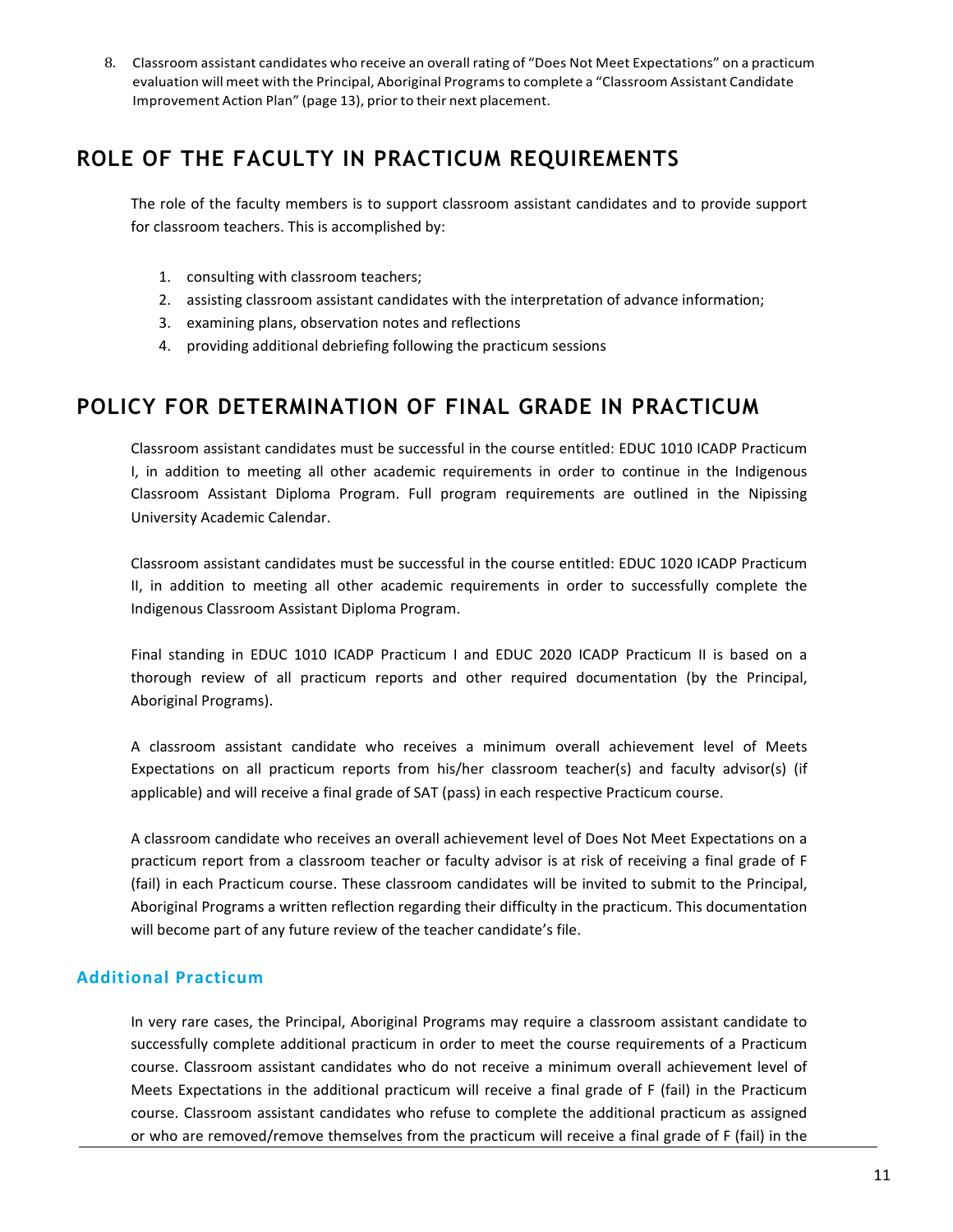Practicum course.

In the rare instance that additional practicum is required may be subject to a \$400 administrative fee. Additional practicum will be scheduled as soon as possible at the end of the academic year. Practicum will not be scheduled during exam week for any reason. If the practicum cannot be arranged and completed by the beginning of June, it will be deferred to the following academic year, causing a delay of program completion.

The Schulich School of Education reserves the right to exercise its collective professional judgment about a classroom assistant candidate's final standing in the ICADP program.

#### **Cause For Withdrawal From the Program**

Any of the following may be considered cause for the immediate withdrawal of a classroom assistant candidate from any practicum assignment:

- 1. A charge by school personnel and/or Nipissing faculty of physical or sexual abuse;
- 2. An assessment by school personnel and/or Nipissing faculty that the classroom assistant candidate's behaviour seriously or chronically affects the intellectual, emotional or physical well---being of students;
- 3. In the opinion of Nipissing University's Schulich School of Education, the classroom teacher and/or the school principal, evidence that continued placement could have a detrimental effect on the school's program, the students or the staff.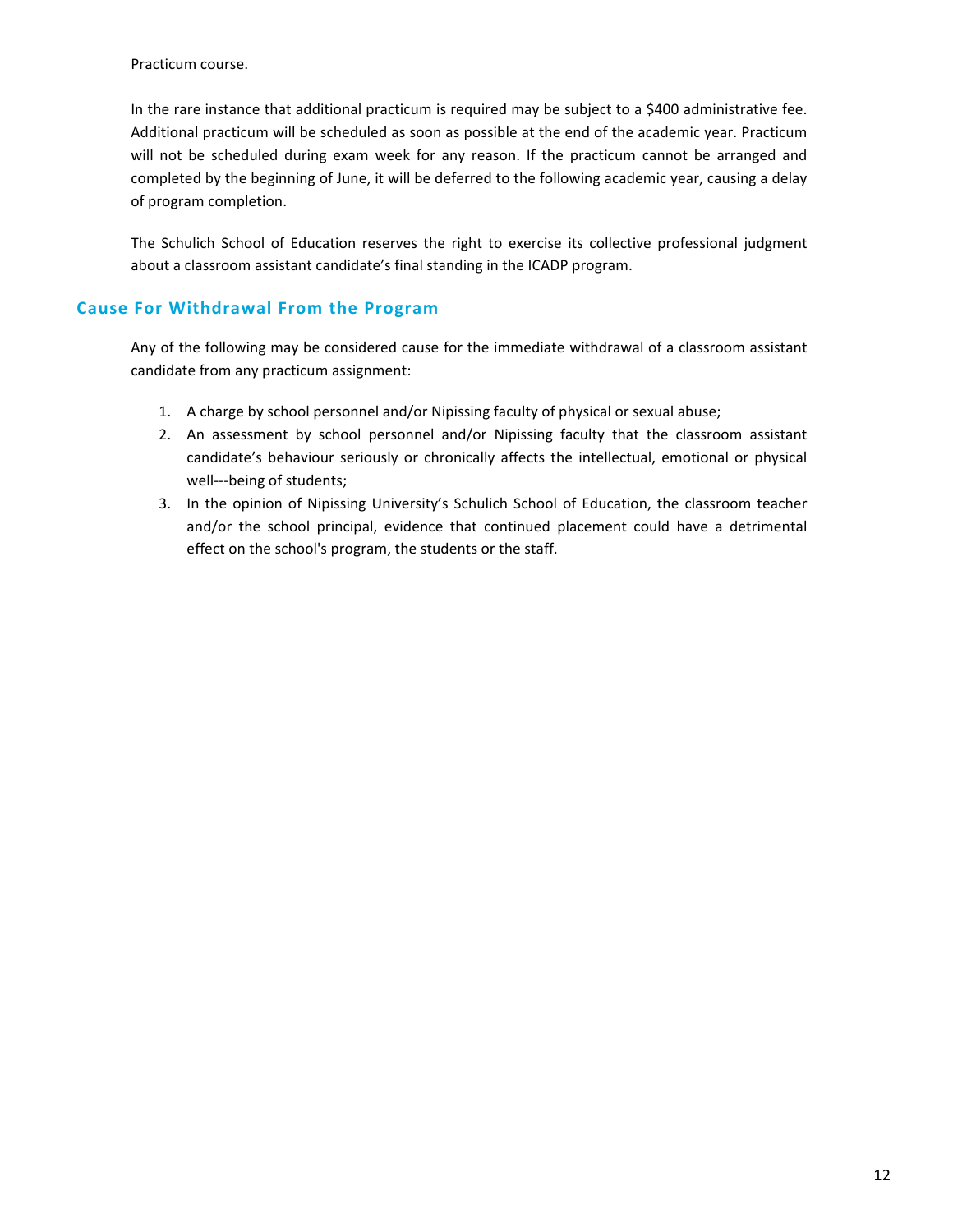

## **CLASSROOM ASSISTANT CANDIDATE REMOVAL FROM PRACTICUM**

**Name of Classroom Assistant Candidate:**

| <b>Name of Classroom Teacher(s):</b>                                        | Grade/Subject: |           |
|-----------------------------------------------------------------------------|----------------|-----------|
| <b>School Name and Address:</b>                                             |                |           |
| The classroom assistant candidate named above was removed from placement on |                | , for the |
| following reasons:                                                          | (Date)         |           |
|                                                                             |                |           |
|                                                                             |                |           |
|                                                                             |                |           |
|                                                                             |                |           |
|                                                                             |                |           |
|                                                                             |                |           |
|                                                                             |                |           |
|                                                                             |                |           |
|                                                                             |                |           |
|                                                                             |                |           |
|                                                                             |                |           |
|                                                                             |                |           |
|                                                                             |                |           |
|                                                                             |                |           |
|                                                                             |                |           |
|                                                                             |                |           |
|                                                                             |                |           |
|                                                                             |                |           |
|                                                                             |                |           |
|                                                                             |                |           |
|                                                                             |                |           |
|                                                                             |                |           |
|                                                                             |                |           |
| Classroom Teacher(s) Signature:                                             | Date:          |           |
| Principal Signature:                                                        | Date:          |           |

\*The information contained in this document will be shared with the classroom assistant candidate and kept on file with the Principal, Aboriginal Programs.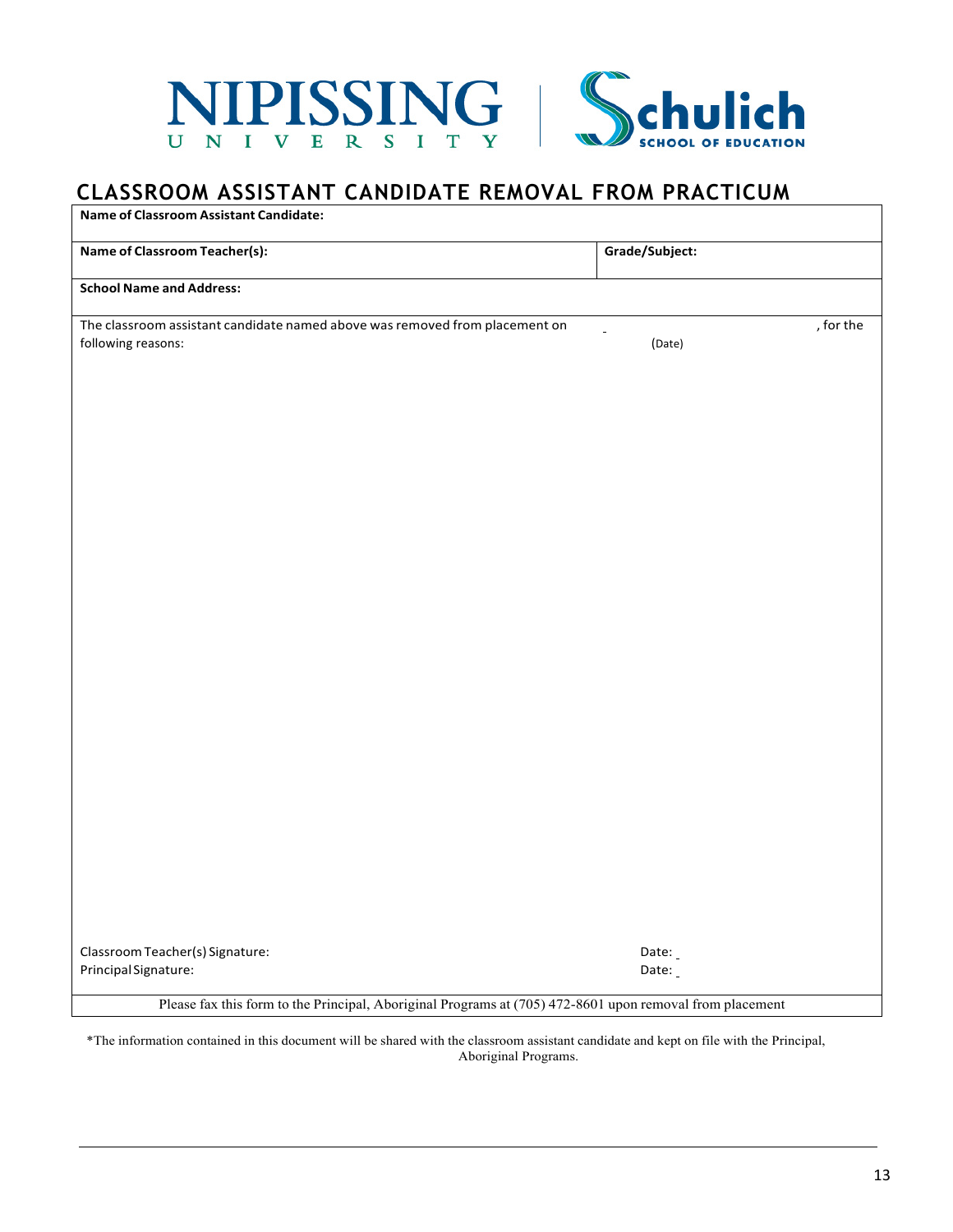

### **CLASSROOM ASSISTANT CANDIDATE IMPROVEMENT ACTION PLAN**

| <b>Name of Classroom Assistant Candidate:</b>                                                                                                                                                                |                                                     |
|--------------------------------------------------------------------------------------------------------------------------------------------------------------------------------------------------------------|-----------------------------------------------------|
| Program Division/Section:                                                                                                                                                                                    |                                                     |
| Areas of Concern (as indicated in the Practicum Assessment Reports):                                                                                                                                         |                                                     |
|                                                                                                                                                                                                              |                                                     |
|                                                                                                                                                                                                              |                                                     |
|                                                                                                                                                                                                              |                                                     |
|                                                                                                                                                                                                              |                                                     |
|                                                                                                                                                                                                              |                                                     |
|                                                                                                                                                                                                              |                                                     |
|                                                                                                                                                                                                              |                                                     |
|                                                                                                                                                                                                              |                                                     |
| Practicum Evaluations Referenced (circle all reports referenced):                                                                                                                                            |                                                     |
| Classroom Teacher: 3 <sup>rd</sup> week/6 <sup>th</sup> week                                                                                                                                                 | Principal 3 <sup>rd</sup> week/6 <sup>th</sup> week |
| Recommendations for Improvement (as indicated by Associate Dean):                                                                                                                                            |                                                     |
|                                                                                                                                                                                                              |                                                     |
|                                                                                                                                                                                                              |                                                     |
|                                                                                                                                                                                                              |                                                     |
|                                                                                                                                                                                                              |                                                     |
|                                                                                                                                                                                                              |                                                     |
| Expectations and possible outcome: On your next placement, you must receive an overall rating of "Adequate" for all three weeks                                                                              |                                                     |
| from your associate teacher, and an overall rating of "Adequate" from your faculty advisor(s). Failure to do so could result in your                                                                         |                                                     |
| withdrawal from the Aboriginal Classroom Assistant Diploma Program.<br>I have discussed and agree with this Improvement Action Plan and understand the expectations and possible outcome outlined<br>within. |                                                     |
| Principal, Aboriginal Programs:                                                                                                                                                                              | Date:                                               |
| <b>Classroom Assistant Candidate Signature:</b>                                                                                                                                                              | Date:                                               |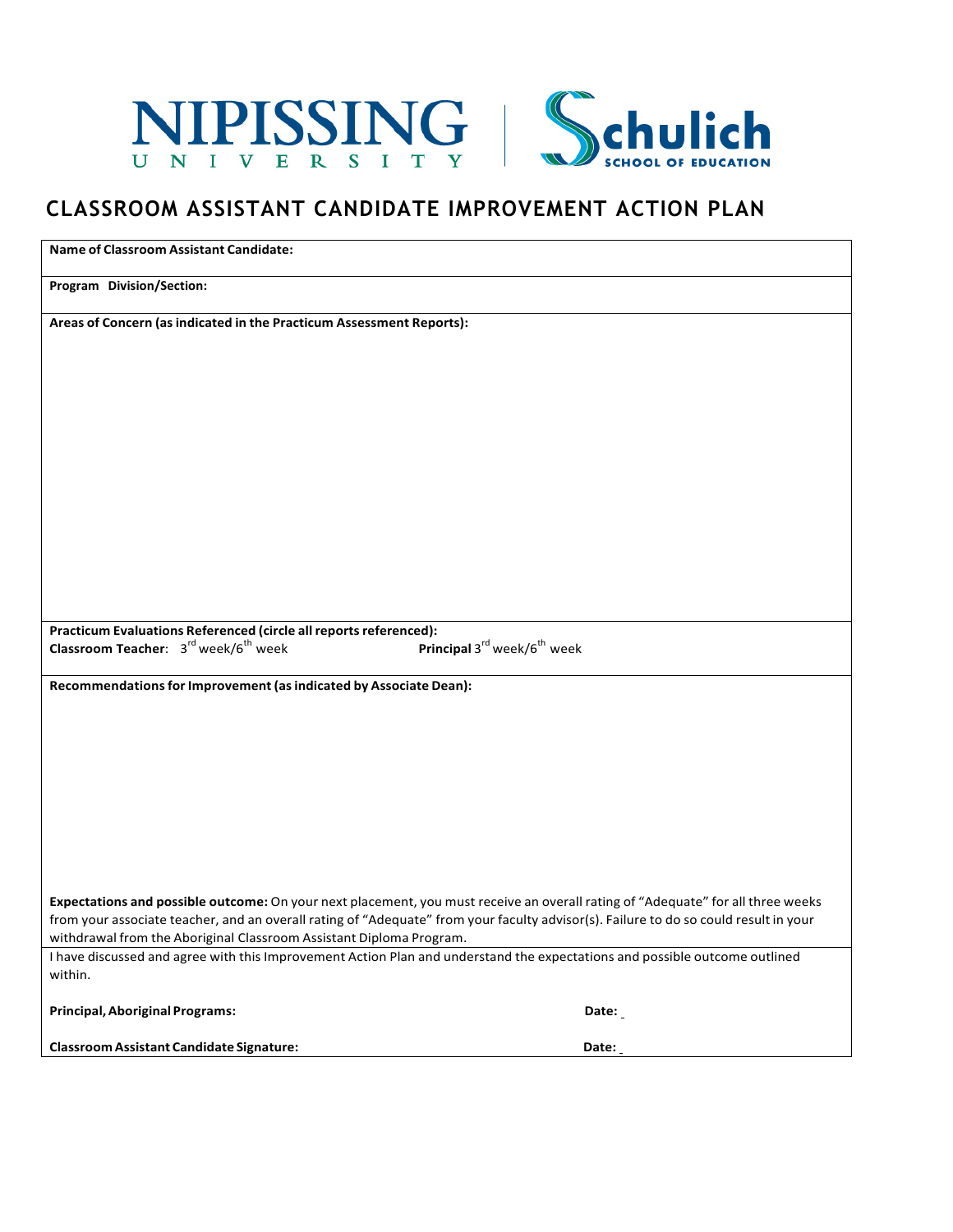

## **EDUC 1010/EDUC 2010: ICADP PRACTICUM LOG**

*Please complete and return this form to the Principal, Aboriginal Programs (chrisha@nipissingu.ca)* 

| <b>Classroom Assistant Name:</b> | <b>Student ID:</b>                        |
|----------------------------------|-------------------------------------------|
| <b>School/Organization:</b>      | <b>Supervisor/Classroom Teacher Name:</b> |

| Date    | <b>Summary of Responsibilities</b> | <b>Site Supervisor</b><br><b>Initials</b> |
|---------|------------------------------------|-------------------------------------------|
| Week 1: |                                    |                                           |
| Week 2: |                                    |                                           |
| Week 3: |                                    |                                           |
| Week 4: |                                    |                                           |
| Week 5  |                                    |                                           |
| Week 6: |                                    |                                           |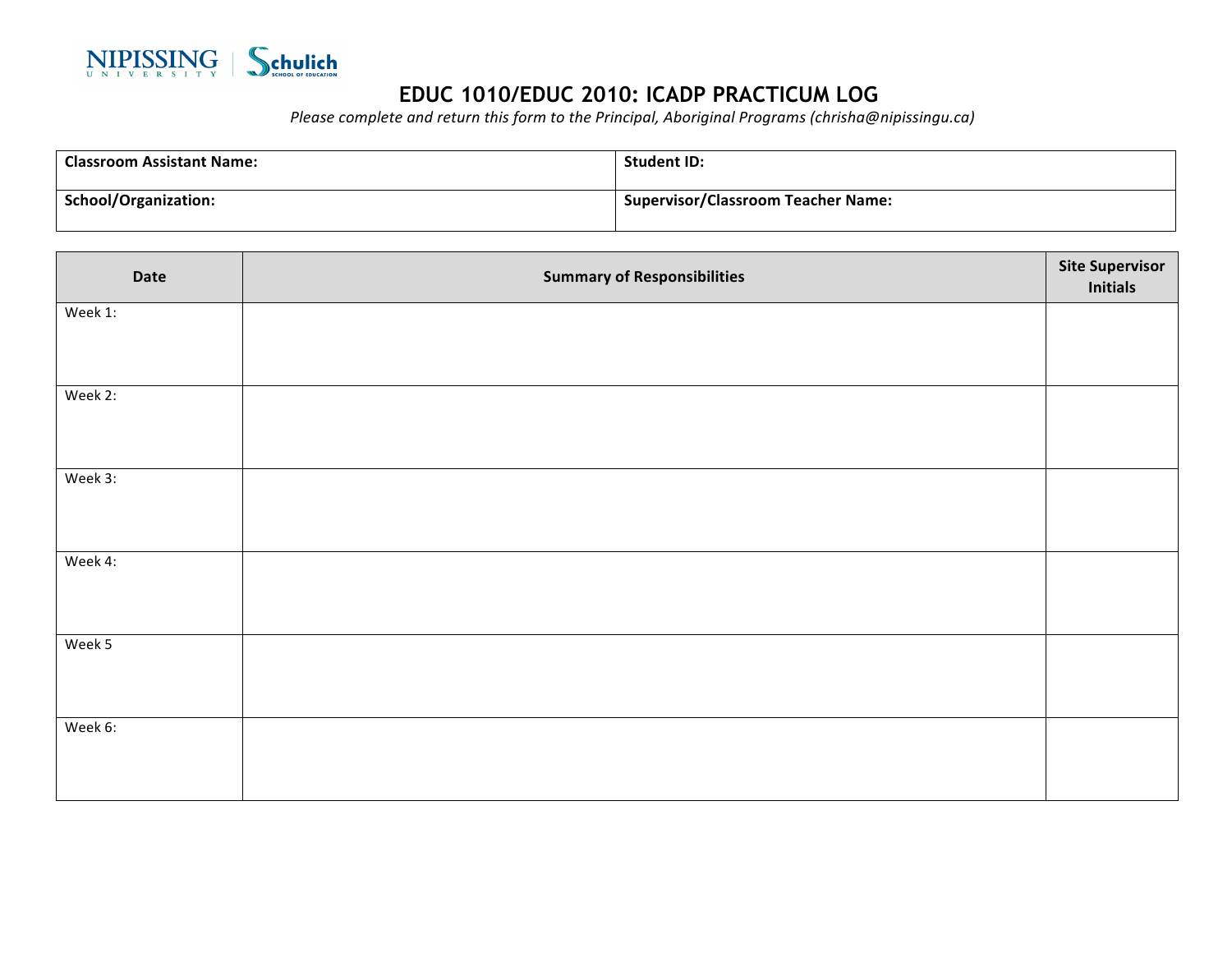| Reflections: Answer the following questions:                                                    |       |
|-------------------------------------------------------------------------------------------------|-------|
| 1. How did you apply course-based knowledge to your classroom experience during this practicum? |       |
| 2. What aspect of your practicum experience resonated with you the most?                        |       |
| 3. Describe the areas in which you feel you improved the most?                                  |       |
| 4. Describe the areas in which you feel you need to continue improving?                         |       |
| Classroom Assistant Signature:                                                                  | Date: |

Classroom Teacher Signature: Classroom Teacher Signature: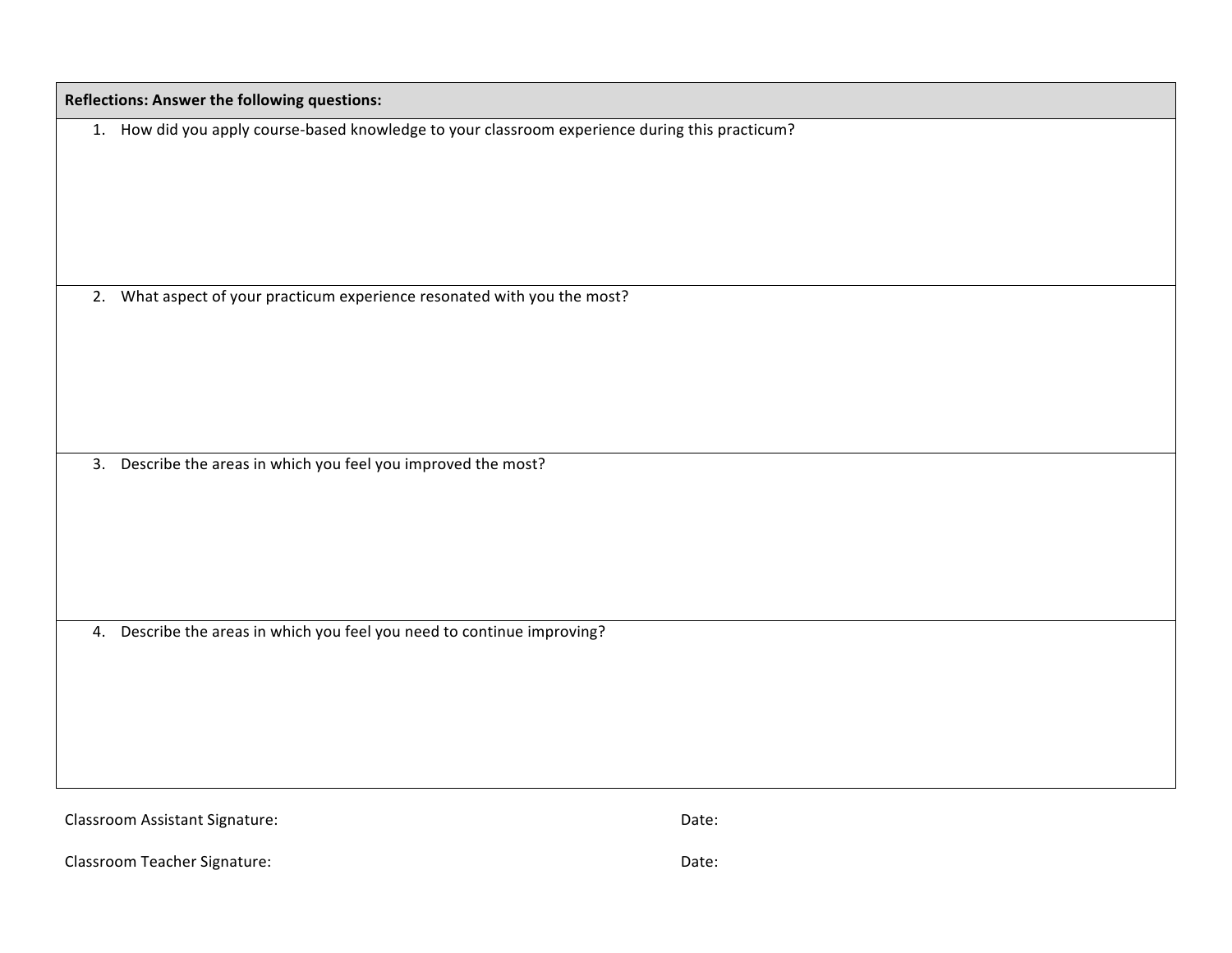

## **CLASSROOM ASSISTANT INTERIM REPORT (WEEK 3)**

#### **Practicum Dates:**

**School Board:**

**School Name:**

**Classroom Teacher Name:**

**Grade/Subject(s):**

#### **ACHIEVEMENT LEVELS** Level A The Classroom Assistant demonstrates the required skills/attitudes with a high degree of effectiveness.

| LCVCI T            | THE Classifically Assistant demonstrates the required skills/attitudes with a high degree or enectiveness. |
|--------------------|------------------------------------------------------------------------------------------------------------|
| Level 3            | The Classroom Assistant demonstrates the required skills/attitudes effectively.                            |
| Level <sub>2</sub> | The Classroom Assistant demonstrates the required skills/attitudes with some effectiveness.                |
| Level 1            | The Classroom Assistant demonstrates the required skills/attitudes with limited effectiveness. Remediati   |

#### **SKILLS AND ATTITUDES**

**1. Professional Behaviour**

Demonstrates initiative and resourcefulness towards professional growth

Completes assigned tasks according to agreed upon timelines

Takes responsibility for and manages own behaviour (e.g., attendance, punctuality, demeanour, deportment)

Assists the classroom teacher in carrying out non-instructional duties as required

Assists the classroom teacher in classroom maintenance as required

**2. Rapport with Students**

Shows enthusiasm when working with students

Shows patience and understanding towards students

Demonstrates appropriate responses to child initiated interactions

#### **3. Rapport with Adults**

Engages in professional communications with others in the learning community (e.g., classroom Teacher, colleagues, learners) Participates and cooperates as part of a team

Demonstrates a knowledge of ethical and confidential behaviour

Communicates with parents under the direction of the classroom teacher

#### **4. General Instructional Classroom Support**

Demonstrate skill in providing supportive group management strategies during classroom instruction and transition periods

Provides reinforcement to students for skills and concepts learned through classroom teacher instruction

Demonstrates a sense of when either the teacher or a student needs assistance

Assists with the administration of informal assessments and/or observational and recording skills as required by the classroom tea

Uses appropriate instructional support skills, such as prompts, modeling, shaping and appropriate reinforcement of learned skills

Provides objective feedback to the teacher on student progress and behaviour

**5.** Implementation of Individual Education Plans (or equivalent)

Assists with the preparation of specialized teaching aides and materials as planned by the teacher

Carries out instructional activities to reach IEP goal on an individual basis or within a group as planned by the teacher

Provides modelling and guidance when implementing activities that socially integrate children with special needs

#### **6. Behaviour Management**

Uses a consistent behavioural support system when working with students

Provides students with feedback and reinforcement consistent with teacher's behaviour management plan

Redirects inappropriate and detrimental behaviours in a positive manner

Reinforces and encourages appropriate behaviour in a group and among individuals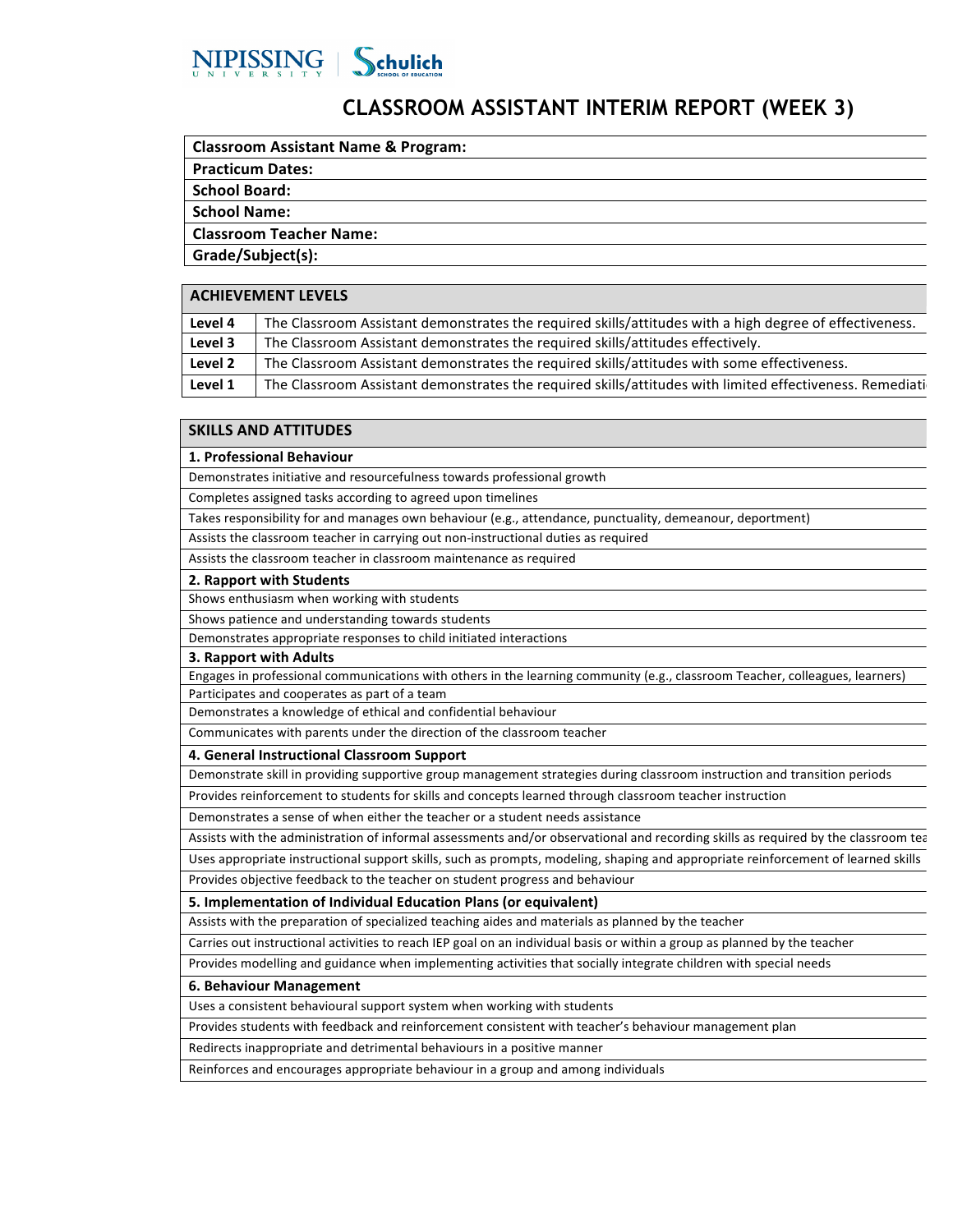| The Classroom Assistant has demonstrated strengths in the following areas: |            |
|----------------------------------------------------------------------------|------------|
|                                                                            |            |
|                                                                            |            |
|                                                                            |            |
|                                                                            |            |
|                                                                            |            |
|                                                                            |            |
|                                                                            |            |
|                                                                            |            |
|                                                                            |            |
|                                                                            |            |
| Next steps for development include:                                        |            |
|                                                                            |            |
|                                                                            |            |
|                                                                            |            |
|                                                                            |            |
|                                                                            |            |
|                                                                            |            |
|                                                                            |            |
|                                                                            |            |
|                                                                            |            |
|                                                                            |            |
|                                                                            |            |
| Days Absent:                                                               | Days Late: |
| I have discussed this report with the Classroom Assistant                  |            |

**CLASSROOM TEACHER COMMENTS**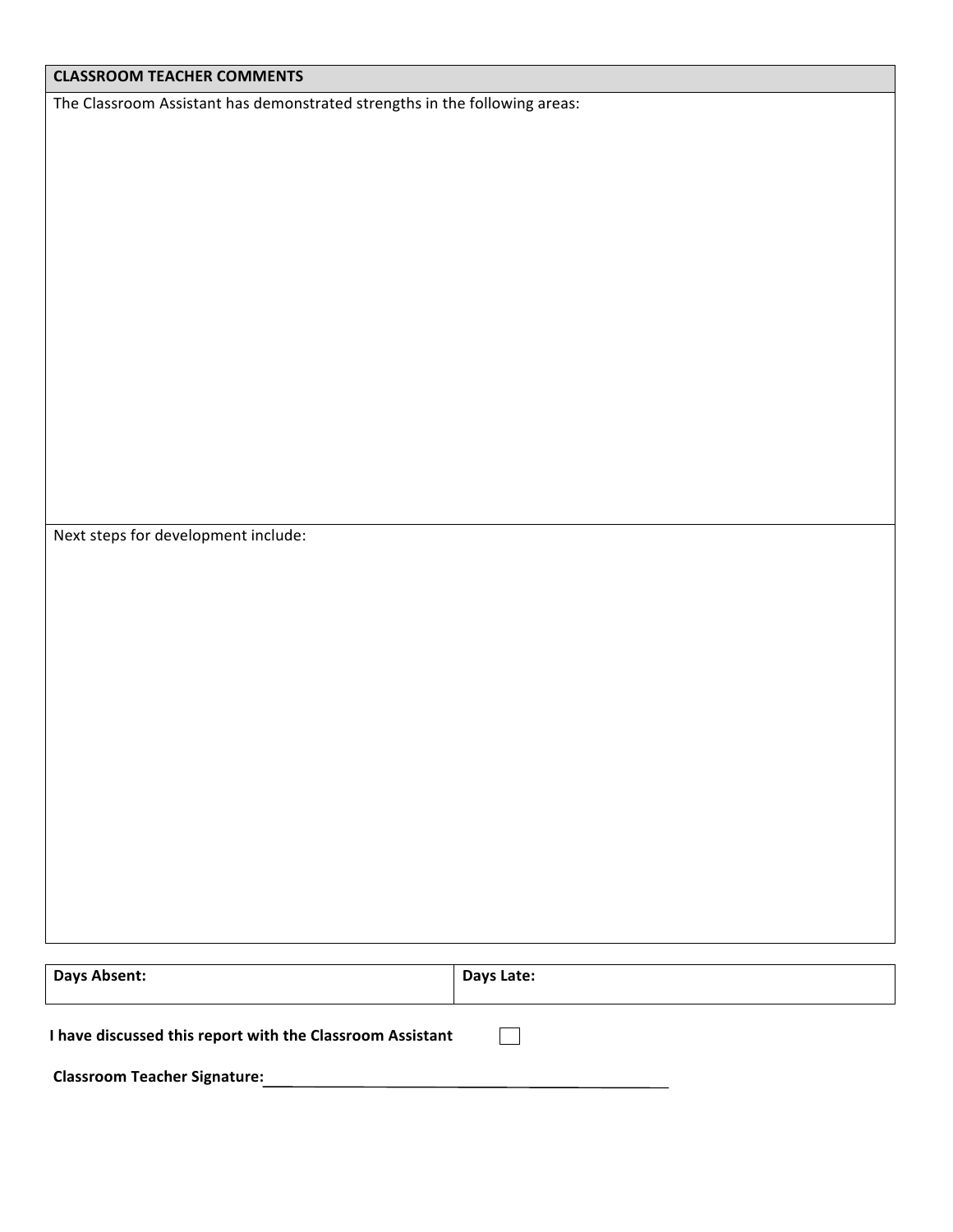

## **ICADP PRACTICUM ASSESSMENT FINAL REPORT**

| <b>Name</b>                                                                                           | Date: from                                                                                                                                                                                                                                                                                                                                                                                                                                  |                          | to:     |                      |
|-------------------------------------------------------------------------------------------------------|---------------------------------------------------------------------------------------------------------------------------------------------------------------------------------------------------------------------------------------------------------------------------------------------------------------------------------------------------------------------------------------------------------------------------------------------|--------------------------|---------|----------------------|
| <b>Board</b>                                                                                          | <b>School/Location</b>                                                                                                                                                                                                                                                                                                                                                                                                                      | <b>Classroom/Teacher</b> |         | Grade                |
| <b>OVERALL RATING: Level of Development</b>                                                           |                                                                                                                                                                                                                                                                                                                                                                                                                                             |                          | Week: 6 |                      |
| <b>EXEMPLARY</b>                                                                                      |                                                                                                                                                                                                                                                                                                                                                                                                                                             |                          |         |                      |
| professional growth and responsibility, including respecting confidential information about students. | Displays exceptional classroom assistant skills in applying the most appropriate content and methodology to meet learners' needs. Actively<br>seeks feedback. Uses a reflective approach to independently modify teaching practice. Consistently explores and extends understanding of                                                                                                                                                      |                          |         | <b>EXEMPLARY</b>     |
| <b>PROFICIENT</b>                                                                                     |                                                                                                                                                                                                                                                                                                                                                                                                                                             |                          |         |                      |
|                                                                                                       | Displays sound classroom assistant skills in applying appropriate content and methodology to meet learners' needs. Requires minimal<br>assistance in responding to suggestions for improvement. Demonstrates ability to apply reflective thought successfully in a variety of teaching<br>situations. Displays solid understanding of professional growth and responsibility, including respecting confidential information about students. |                          |         | <b>PROFICIENT</b>    |
| <b>ADEQUATE</b>                                                                                       |                                                                                                                                                                                                                                                                                                                                                                                                                                             |                          |         |                      |
| confidential information about students.                                                              | Displays adequate understanding of classroom assistant skills. Content and methodology selected are generally appropriate and/or adequate<br>to meet learners' needs. Requires some assistance in responding to suggestions for improvement. Limited modifications in teaching practice<br>are implemented as a result of reflection. Displays basic understanding of professional growth and responsibility, including respecting          |                          |         | <b>ADEQUATE</b>      |
| DOES NOT MEET EXPECTATIONS                                                                            |                                                                                                                                                                                                                                                                                                                                                                                                                                             |                          |         | <b>DOES NOT MEET</b> |
| there is minimal evidence in practice, including respecting confidential information about students.  | Displays unsatisfactory understanding of classroom assistant skills. Content and methodology are generally inappropriate and/or inadequate<br>to meet the learners' needs. There may be some response to suggestions for improvement but has difficulty in reflecting on practice and<br>implementing modifications. Although there may be some understanding of the need for professional growth and professional responsibility,          |                          |         | <b>EXPECTATIONS</b>  |

Overall Comments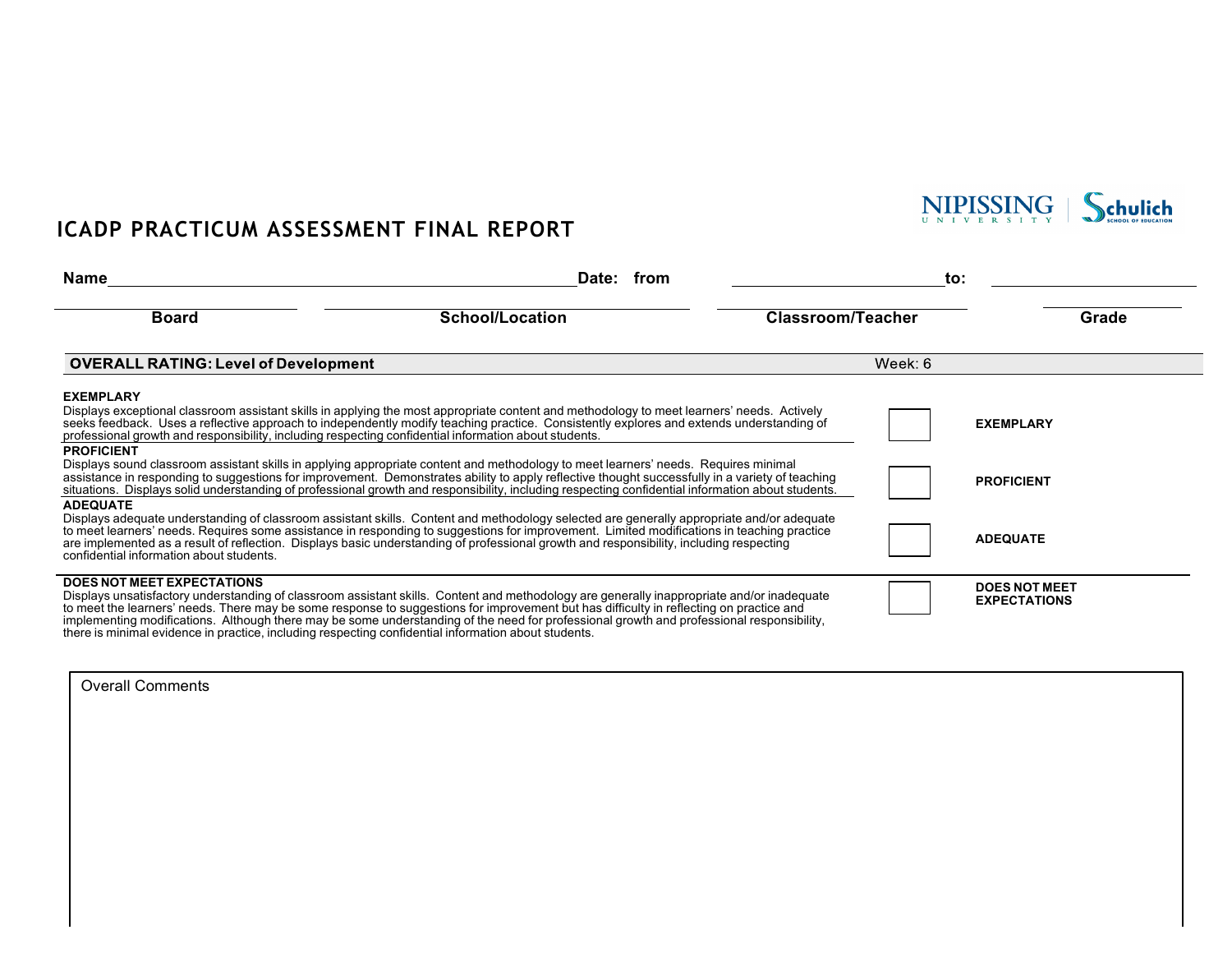|                                                                                                                                              | E | P | Α | D | N/A | <b>COMMENTS (Please elaborate on strengths/areas for growth)</b> |
|----------------------------------------------------------------------------------------------------------------------------------------------|---|---|---|---|-----|------------------------------------------------------------------|
| <b>Professional Growth</b><br>1.                                                                                                             |   |   |   |   |     |                                                                  |
| Demonstrates initiative and resourcefulness towards professional<br>growth                                                                   |   |   |   |   |     |                                                                  |
| Completes assigned tasks according to agreed upon timelines                                                                                  |   |   |   |   |     |                                                                  |
| Takes responsibility for and manages own behaviour (e.g.,<br>attendance, punctuality, demeanour, deportment)                                 |   |   |   |   |     |                                                                  |
| Assists the classroom teacher in carrying out non-instructional<br>duties as required                                                        |   |   |   |   |     |                                                                  |
| Assists the classroom teacher in classroom maintenance as<br>required                                                                        |   |   |   |   |     |                                                                  |
| <b>Rapport with Students</b><br>2.                                                                                                           | Е | P | A | D | N/A |                                                                  |
| Shows enthusiasm when working with students                                                                                                  |   |   |   |   |     |                                                                  |
| Shows patience and understanding towards students                                                                                            |   |   |   |   |     |                                                                  |
| Demonstrates appropriate responses to child initiated interactions                                                                           |   |   |   |   |     |                                                                  |
| <b>Rapport with Adults</b><br>3.                                                                                                             |   |   |   |   |     |                                                                  |
| Engages in professional communications with others in the<br>learning community (e.g., classroom Teacher, colleagues,<br>learners)           |   |   |   |   |     |                                                                  |
| Participates and cooperates as part of a team                                                                                                |   |   |   |   |     |                                                                  |
| Demonstrates a knowledge of ethical and confidential behaviour                                                                               |   |   |   |   |     |                                                                  |
| Communicates with parents under the direction of the<br>classroom teacher                                                                    |   |   |   |   |     |                                                                  |
| <b>General Instructional Classroom Support</b><br>4.                                                                                         |   |   |   |   |     |                                                                  |
| Demonstrate skill in providing supportive group management<br>strategies during classroom instruction and transition periods                 |   |   |   |   |     |                                                                  |
| Provides reinforcement to students for skills and concepts<br>learned through classroom teacher instruction                                  |   |   |   |   |     |                                                                  |
| Demonstrates a sense of when either the teacher or a student<br>needs assistance                                                             |   |   |   |   |     |                                                                  |
| Assists with the administration of informal assessments and/or<br>observational and recording skills as required by the classroom<br>teacher |   |   |   |   |     |                                                                  |
| Uses appropriate instructional support skills, such as prompts,<br>modeling, shaping and appropriate reinforcement of learned<br>skills      |   |   |   |   |     |                                                                  |
| Provides objective feedback to the teacher on student progress<br>and behaviour                                                              |   |   |   |   |     |                                                                  |